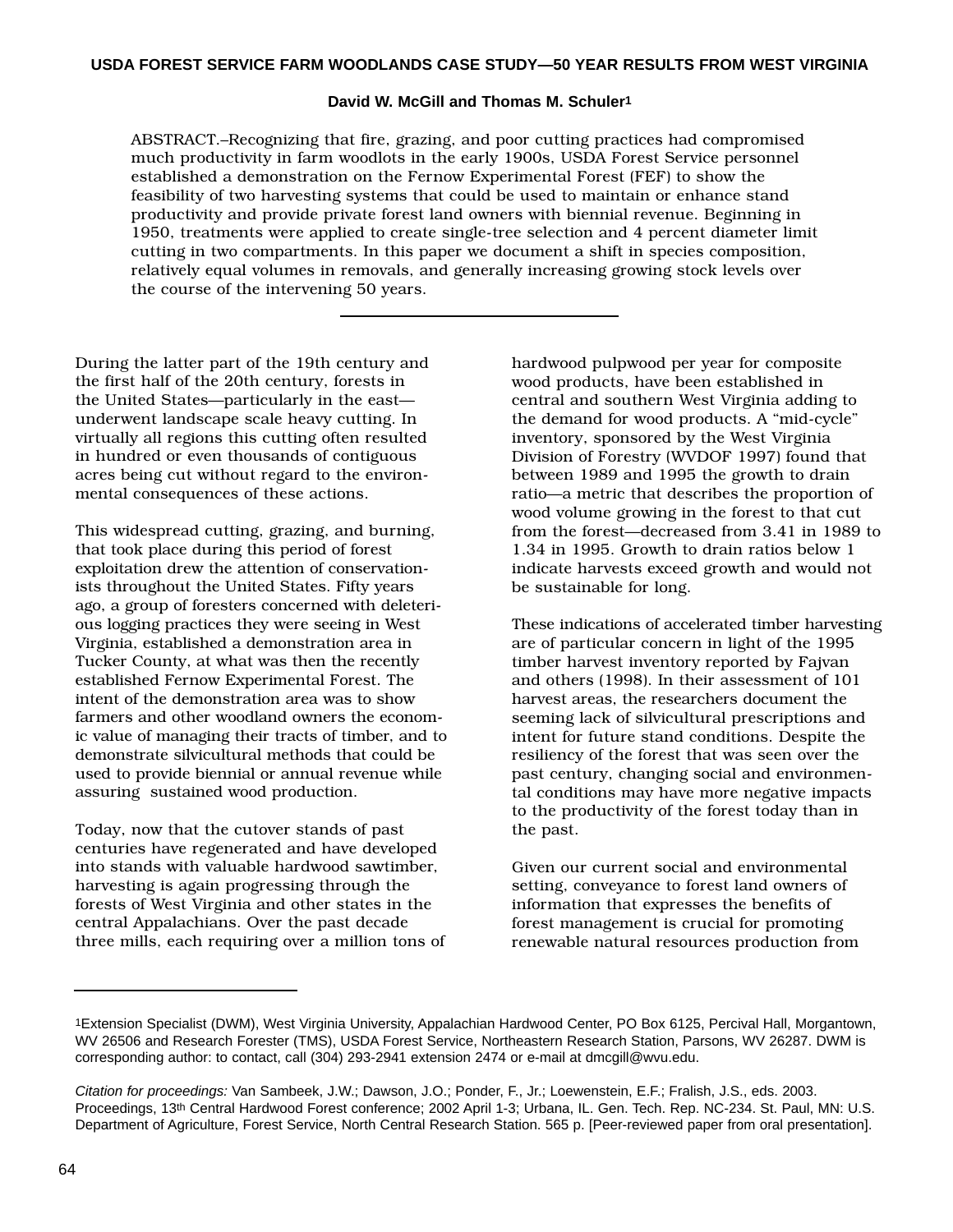the forests of today. This paper documents the 50-year productivity of two demonstration areas in order to improve understanding of long-term uneven-aged silviculture in the central Appalachian region. While the individual practices in each demonstration unit were not replicated, the case study as presented here can serve as an example of long-term management for new and experienced forest land owners, and can also stimulate hypotheses regarding possible stand trajectories and volume production under these and alternative scenarios.

### **STUDY AREA**

Data for this case study have been collected since 1950 from Compartments 13 and 21 on the Fernow Experimental Forest (39.03º N, 79.67º W) in north-central West Virginia. The Fernow is located in the Allegheny Mountains section of the Central Appalachian Broadleaf Forest (McNab and Avers 1994). The vegetation is classified as mixed-mesophytic (Braun 1950) and dominant overstory species often include northern red oak (*Quercus rubra* L.), yellowpoplar (*Liriodendron tulipifera* L.), and sugar maple (*Acer saccharum* Marsh.) on mesic sites and red maple (*A. rubrum* L.) and chestnut oak (*Q. prinus* L.) on more xeric sites. Compartments 13 and 21 have characteristics of both mesic and xeric conditions, but overall are classified as good growing sites and have red oak site indices 50 of about 70.

In the original study plan, Holcomb and Weitzman (1950) described Compartment 13 (31 acres) as an unmanaged forest which had been highgraded and burned but retained some of the old residuals not removed in the original logging (c. 1905–1912). Compartment 21 represented even poorer starting conditions than 13 according to the initial investigators. They described Compartment 21 (31 acres) as essentially clearcut during the original logging and severely burned following logging. Consequently, in 1950 it was in an earlier stage of development with noticeably less stocking than that found in Compartment 13. These two compartments were selected for this case study because they were fairly representative of the range of farm woodland conditions found throughout the area in the early 1950s, and both were readily accessible for demonstration.

# **SILVICULTURAL TREATMENTS**

The original intent of silvicultural treatments for both compartments was to determine the economic and silvicultural feasibility of annual harvest cuts from small areas. The initial cuts

were designed to remove primarily cull trees and the most defective merchantable trees. Succeeding cuts were designed not to exceed growth until the desired structure and stocking were achieved, then removals would approximate growth. Goal diameter distributions were to approximate uneven-age and uneven-size class characteristics, although explicit silvicultural guidelines were deemed secondary to mimicking practices thought feasible by small landowners. For example, one year the harvest might remove material deemed suitable for mine timbers by removing low quality stems of less desirable species. Preferred species for retention included sugar maple, northern red oak, white oak (*Q. alba* L.), yellow-poplar, white ash (*Fraxi-nus americana* L.), and black cherry (*Prunus serotina* Ehrh.). Less desirable species were red maple, chestnut oak, birch (*Betula* sp.), beech (*Fagus grandifolia* Ehrh.), hickory (*Carya* sp.), and cucumber-tree (*Magnolia acuminata* L.). Undesirable species included blackgum (*Nyssa sylvatica* Marsh.), sassafras (*Sassafras albidum* (Nutt.) Nees), sourwood (*Oxydendrum arboreum* (L.) DC.), and black locust (*Robinia pseudoacacia* L.).

During the 1960s, each compartment was further divided into five sub-compartments of approximate equal size. Compartments were cruised on 10-year intervals where all stems greater than 5 inches in diameter at breast height (dbh) were recorded by species and sampled for hardwood tree grade. Cutting guidelines for the next 10 years would then be based on this inventory. The cutting cycle for each subcompartment was 10 years but the dates were scheduled so that one subcompartment from either Compartment 13 or 21 was marked and harvested annually. Annual harvests alternate between the two main compartments. The small size of the annual harvests was desirable, in part, because the scale would approximate the level of work the initial investigators thought some farmers could do working independently. The annual cut would also allow woodland owners to respond to changing market conditions and provide an annual cash flow.

After the initial salvage logging objectives were met, silvicultural guidelines became more explicit. Since 1974, Compartment 13 has been managed using a single-tree selection system. Initially, residual stand structure goals following harvesting were defined by inherent differences in site productivity. By 1981, a single standard was applied using a Q of 1.3 (which refers to the number of trees in successively smaller two inch diameter classes) (Nyland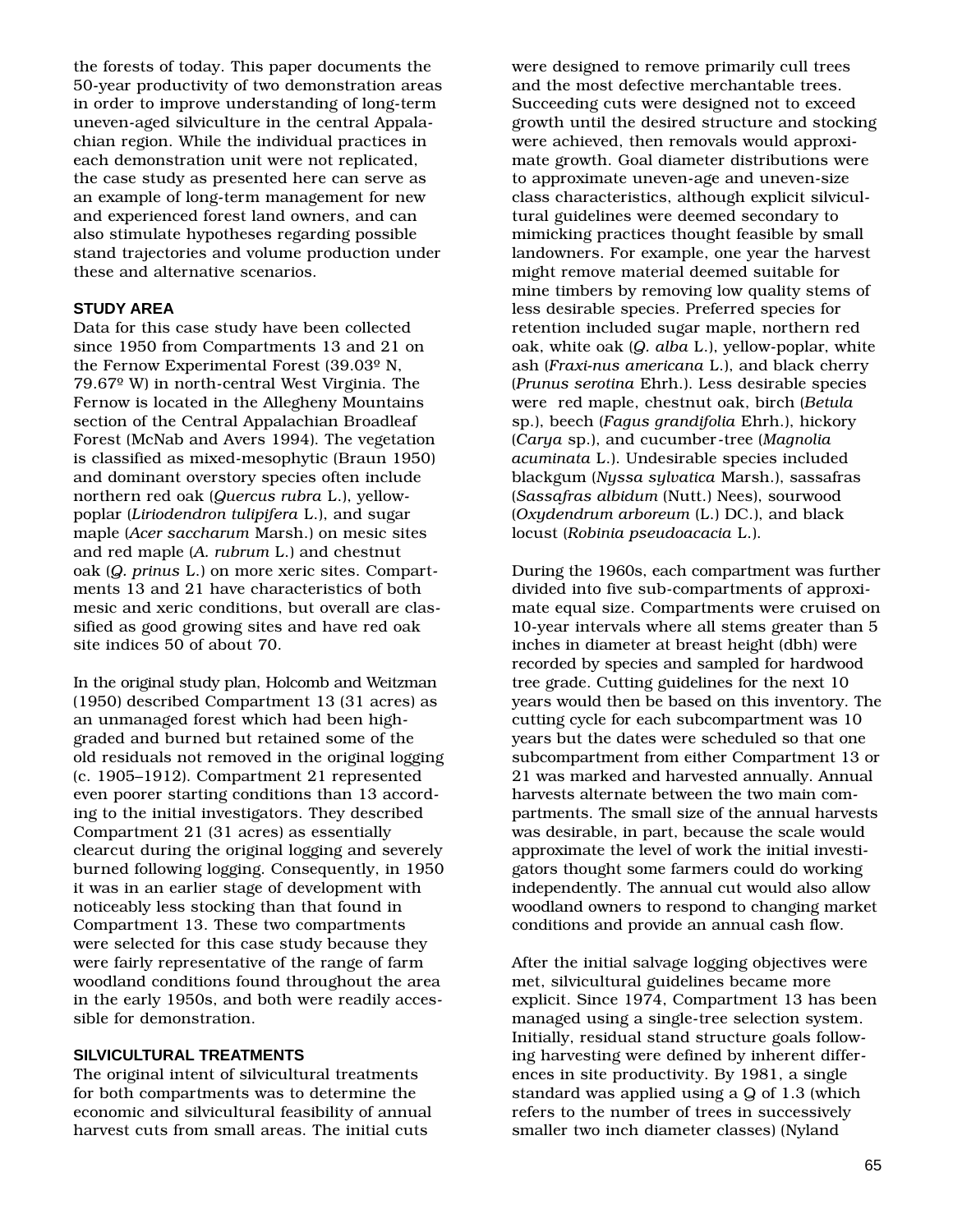1996), a residual basal area of 85 ft2 ac-1 for trees 5 inches dbh and larger, and a maximum dbh of 32 inches.

Beginning in 1998, each sub-compartment was cruised separately so that more realistic marking guidelines could be determined for each sub-compartment. Consequently, we found some sub-compartments to be substantially above stand structure goals and others to be in deficit. One sub-compartment (13B1) was not harvested as scheduled after the 2000 growing season because most diameter classes were slightly below residual stand structure goals. This was a result of previously using compartment-wide characteristics to determine surplus trees in each sub-compartment. Growth projections indicate the 13B1 will have adequate volume above the residual stand structure goal at the next cutting cycle in the year 2010.

Since the early 1970s, Compartment 21 has been managed using a procedure for selection marking based on variable rates of return that are influenced by tree quality, species, and size (Trimble and others 1974). Compartment 21 is managed using the guidelines for site index 70 using a 4 percent rate of return. In essence, yellow-poplar, beech, white oak, and chestnut oak are marked when they reach the 18 inch dbh class, black cherry and white ash are marked when they reach the 20 inch dbh class, and red oak and red and sugar maple are marked when they reach the 22 inch dbh class. Additionally, this system prioritizes removal of smaller trees that are of low quality or vigor, and all shortlived species. Hereafter, we refer to this procedure as the 4 percent diameter limit. In practice, the forester can adjust rates of return with each cutting cycle to control residual stocking, although that was not done in this case (Miller and Smith 1993).

Volume estimates used in our analysis were generated from local volume tables developed from sites throughout the Fernow Experimental Forest. Originally volume tables were constructed for each compartment. In 1971, board foot volume tables were revised based on site index and species. All board foot volumes presented in this analysis were calculated based on the 1971 tables.

### **RESULTS**

Fifty years of measurement and observation in the two experimental management compartments have provided an image of long-term potential of forest stands in the Central Hardwood region.

From the standpoint of providing sustained wood production and periodic income for farm woodland owners, the two systems have similarities and some differences.

### **Single-Tree Selection System**

### Initial Composition

At the outset of this study, Compartment 13 contained an estimated total volume of 10,444 bf ac-1. Two-thirds of the stems measured, however, were poletimber-sized trees  $(5 \leq$  dbh ≤ 11 inches); consequently, stand structure was well characterized by a negative exponential diameter distribution. Absolute stem density  $(dbh \geq 5$  inches) was 153 trees per acre, comprised predominately of yellow-poplar (19 percent), beech (12 percent), birch (12 percent), and red oak (12 percent). Volume in the stand was dominated by yellow-poplar (18 percent), beech (16 percent), sugar maple (15 percent), and red oak (11 percent).

### Volume Production

By the end of the first decade, standing merchantable volume had increased 811 bf ac-1 (9 percent) from an initial 9,240 bf ac-1, and attained 10,051 bf ac-1 despite the relatively heavy cutting over the decade that was necessary to remove unproductive culls. During the second and third decades removals diminished, but standing volume continued to increase to 12,045 bf ac-1 (20 percent) and 14,209 bf ac-1 (18 percent), respectively. The remeasurement data from the end of the fourth decade shows that standing volume decreased 176 bf ac-1 (-1 percent), but again increased 991 bf ac-1 (7 percent) to 15,024 bf ac-1 by the end of the fifth decade.

### Cull and Merchantable Removals

Management of this compartment under the silvicultural regime described above resulted in five decades of wood production that generated about 2,600 bf ac-1 per decade in merchantable removals. In reality, merchantable removals varied by decade, with less volume removed in the second and third decades than greater volumes removed in the subsequent two decades as stand structure goals were met and surpluses were removed (fig. 1).

In this compartment, initially 1,204 bf ac-1 of cull wood were present in the stand and through the first decade 1,249 bf of cull material were removed (table 1). At the 10-year remeasurement, only 169 bf ac-1 of cull and 77 bf ac-1 of dead material were recorded, illustrating the intent to improve growing-stock quality. The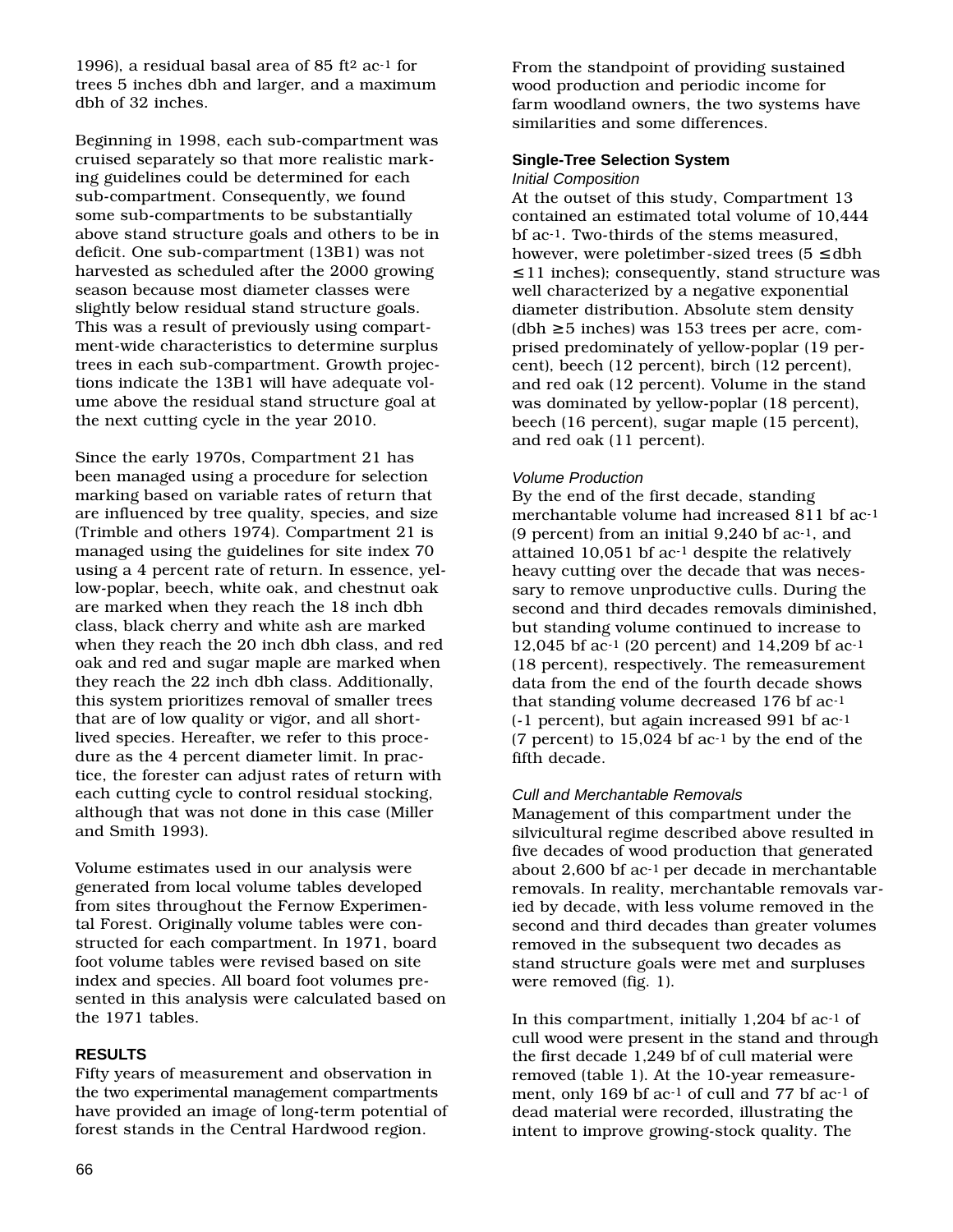

Figure 1.—Total board foot per acre removals from single-tree selection treatment by species group and years following establishment of the Farm Woodlands Study areas at the Fernow Experimental Forest. "Years" represents the decade that the removals were made, e.g., 10 is the first 10 years of the study, 20 is the second 10 years, and so on. Legend codes are: YP=yellowpoplar, WO = white oaks,  $SM = \text{s}$ ugar maple,  $RO = \text{red}$  oaks,  $Bl = \text{b}$ irch,  $BE =$ American beech, Other = composite of species described in methods.

unmerchantable material that was cut throughout the first decade represented 26 percent of the removals and 12 percent of the initial standing volume in this period. The relatively high proportion of culls removed permitted the more valuable stems to acquire main canopy growing space and to accelerate their growth. This process of cull removal consequently increased potential merchantable volume production at the stand level; by the end of the second decade there were few cull trees occupying productive growing space.

Beech, birch, and sugar maple comprised the bulk of the volume removed in the first decade from the single-tree selection area (fig. 1). Of this total volume, beech was the dominant cull species (48 percent of cull volume) and sugar maple dominated the merchantable class (30 percent of merchantable volume). Sugar maple was not a preferred species during the initial logging (c. 1905–1912), which explains its importance in merchantable classes during the 1950s.

Over the next several decades this cutting pattern changed (fig. 1). With time, removals became increasingly comprised of the oaks and yellow-poplar, reflecting the intent to manage for these species by retaining vigorous individuals and giving them additional growing space. By the fourth and fifth decades, at least 30 percent of merchantable removals were yellowpoplar stems, reflecting the shifting canopy dominance patterns in the cutting units. Red oak removals, too, had increased by the fourth decade following establishment and comprised about 15 percent of the removals during the last two decades. By the end of this 50-year period, cull material in this stand was virtually nonexistent.

#### **Shift in Stand-Level Species Composition**

Species composition and stand structure in the single-tree selection area has changed throughout the course of the first 50 years of observation. Initially, yellow-poplar, beech, sugar maple, and red oak were the only species accounting for more than 10 percent of the total standing volume with yellow-poplar exceeding all others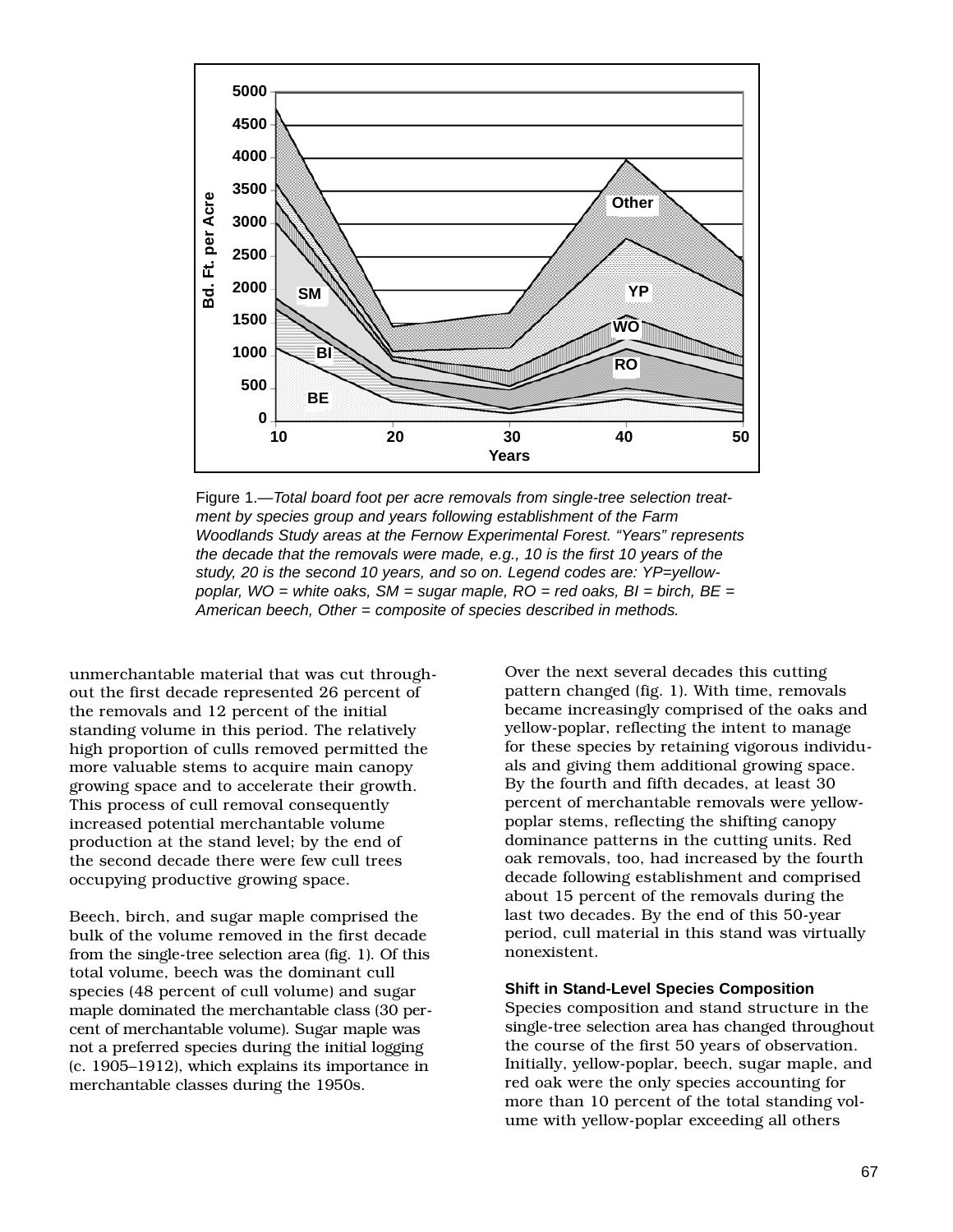Table 1.—Fifty-year volume production of two Farm Woodlands Study demonstration stands on the Fernow Experimental Forest in eastern West Virginia. Volume units denote average per acre board foot volume (International 1/4-inch rule) for all stems greater than 11 inches diameter at breast height. The study was initiated in 1949.

|                         | Years since establishment      |         |         |         |         |         |  |  |
|-------------------------|--------------------------------|---------|---------|---------|---------|---------|--|--|
| <b>Volume component</b> | 0                              | 10      | 20      | 30      | 40      | 50      |  |  |
|                         | Single-tree selection system-- |         |         |         |         |         |  |  |
| Growing stock           | (bf/ac)                        | (bf/ac) | (bf/ac) | (bf/ac) | (bf/ac) | (bf/ac) |  |  |
| Merchantable            | 9,240                          | 10,051  | 12,045  | 14,209  | 14,033  | 15,024  |  |  |
| Cull                    | 1,204                          | 169     | 44      | 48      | 0       | 43      |  |  |
| Dead                    | 0                              | 77      | 19      | 36      | 77      | 107     |  |  |
| Removals                |                                |         |         |         |         |         |  |  |
| Merchantable            |                                | 3,491   | 1,335   | 1,611   | 3,961   | 2,427   |  |  |
| Cull                    |                                | 1,249   | 99      | 36      | 5       | 0       |  |  |
| Cumulative yield 1      | 9,240                          | 13,542  | 16,871  | 20,646  | 24,431  | 27,849  |  |  |
|                         | 4% diameter limit cutting-     |         |         |         |         |         |  |  |
| Growing stock           |                                |         |         |         |         |         |  |  |
| Merchantable            | 5,366                          | 6,108   | 9,097   | 10,443  | 11,251  | 12,204  |  |  |
| Cull                    | 697                            | 105     | 75      | 47      | 54      | 19      |  |  |
| Dead                    | 0                              | 33      | 43      | 42      | 151     | 102     |  |  |
| Removals                |                                |         |         |         |         |         |  |  |
| Merchantable            |                                | 2,204   | 496     | 3,377   | 3,931   | 2,829   |  |  |
| Cull                    |                                | 822     | 40      | 33      | 76      | 22      |  |  |
| Cumulative yield        | 5,366                          | 8,312   | 11,797  | 16,520  | 21,259  | 25,041  |  |  |
|                         |                                |         |         |         |         |         |  |  |

1Cumulative yield for a given period includes initial merchantable volume, the change in merchantable volume, and the volume of merchantable removals.

(18 percent). After 50 years, yellow-poplar accounted for 36 percent of the volume followed by red oak with 26 percent. No other species accounted for more than 8 percent.

The change in composition has not stopped. Despite the fact that yellow-poplar and red oak have grown to dominate stand composition, the increasingly larger proportion of these species in the harvest volume, combined with their lack of ingrowth into smaller size classes indicates a future depletion of these species from this unit (fig. 2). Moreover, shade tolerant species like American beech, red maple, and sugar maple have increasingly dominated ingrowth into the smaller size classes (fig. 3) and will likely begin to dominate merchantable harvest volumes in the next half-century.

### **4 Percent Diameter Limit Cutting**

### Initial Composition

In Compartment 21, initial volume was lower than in Compartment 13 because past logging and logging-era fire left fewer residual trees. Still, just over two-thirds of the stems

measured were poletimber-sized and stand structure was similarly well characterized by a negative exponential diameter distribution. Absolute initial stem density was 200 stems ac-1 and comprised mostly of red oak (18 percent), birch (16 percent), yellow-poplar (13 percent), and beech (10 percent). Initial board foot volume was largely beech (28 percent), yellow-poplar (13 percent), red oak (15 percent), and sugar maple (10 percent).

# Volume Production

Initial standing merchantable volume (5,366 bf ac-1) in this compartment was only 58 percent of that in Compartment 13 (table 1). Yet, periodic harvesting of the two compartments during half a century generated almost identical volumes.

Using the 4 percent diameter limit selection system, this compartment exhibited positive increases in standing merchantable volume in each of the five decades of this study. By the end of the first decade, merchantable volume had increased 742 bf ac<sup>-1</sup> (14 percent) to 6,108 bf ac-1 from its initial volume. Standing volume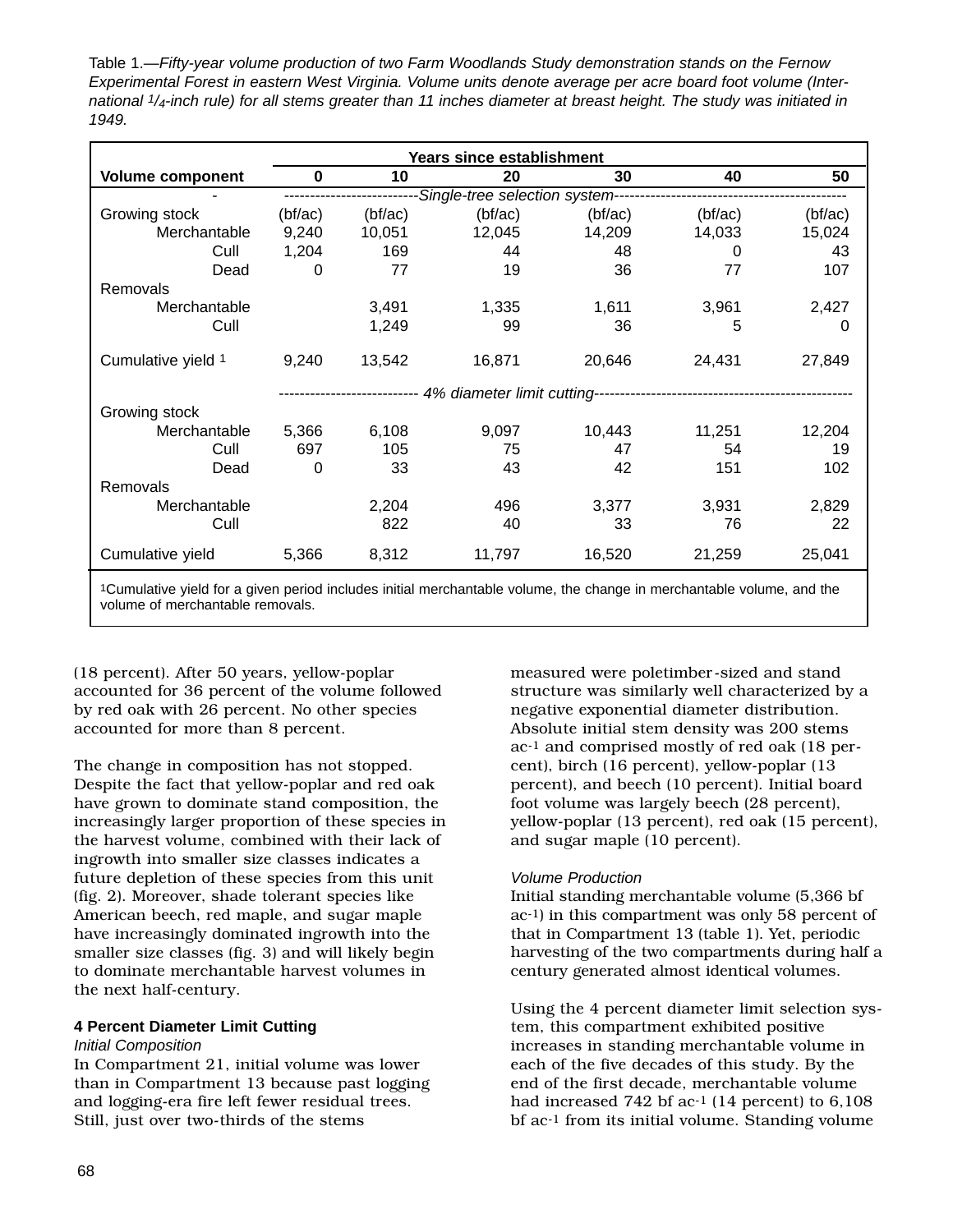

Figure 2.—Volume distribution (International 1/4-inch rule) in single-tree selection area, highlighting red oak, white oak, and yellow-poplar by years following establishment of the Farm Woodlots Demonstration at the Fernow Experimental Forest near Parsons, West Virginia. Legend codes are:  $YP =$  yellow-poplar,  $WO =$  white oaks,  $RO =$  red oaks, and Other = composite of species as described in Methods.



Figure 3.—Frequency distribution (trees per acre) in single-tree selection area, highlighting shade tolerant species, by years following establishment of the Farm Woodlots Demonstration at the Fernow Experimental Forest near Parsons, West Virginia. Legend codes are: SM = sugar maple,  $RM = red$  maple,  $BE = American$  beech, and Other = composite of species as described in Methods.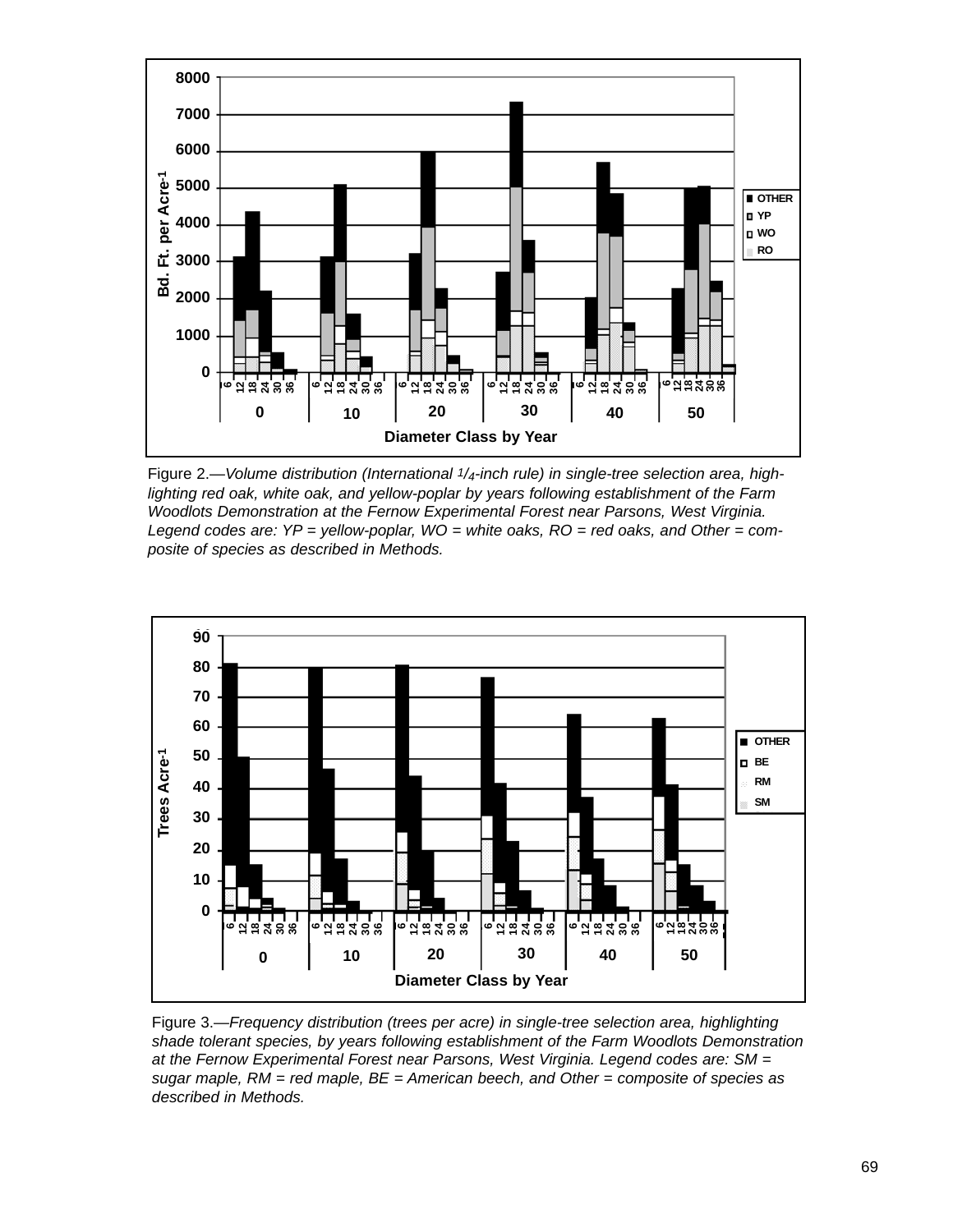increased to 9,097 bf ac-1—a change of 49 percent—during the second decade when a pulse of poletimber grew into small sawtimber-sized trees. Over the next three decades standing merchantable volume increased 15 percent, 8 percent, and 8 percent, respectively, resulting in 12,204 bf ac-1 at the end of the fifth decade.

### Cull and Merchantable Removals

Of the initial 6,063 bf ac-1 measured in this compartment, 697 bf ac-1 (11 percent) were cull. During the first decade, 822 bf ac-1 of cull material were removed. Fifty-five percent of this volume was beech between 12 and 24 inches dbh and 22 percnt was red maple mostly greater than 16 inches dbh. This compartment was rapidly cleared of its unmerchantable and undesirable growing stock. Table 1 attests to this fact and shows very little cull volume following the first decade.

Species composition of removals changed through time in this stand. Initially, the majority of the volume removed was beech, but composition of removals became mostly red oak and yellowpoplar in the later cutting cycles (fig. 4).

Proportions of these two species relative to the total volume removed in five decades from the beginning of the study to the end of year 50 were: 7 percent, 13 percent, 59 percent, 69 percent, and 66 percent.

#### Shift in stand-level species composition

Continuing change in species composition in this compartment is evident, given the diminution of shade intolerant species ingrowth into smaller diameter classes (fig. 5). Further evidence of this compositional shift is found in the increasing number and dominance of shade tolerant species in these smaller size classes (fig. 6).

### **DISCUSSION**

At a minimum, these two compartments of the Farm Woodlands study have provided a long-term view of the behavior of forest communities as forest management guides them into selection systems.

In both systems, the common and consistent practice of first removing all undesirable (or unacceptable) growing stock and applying the protocols of each system, led to a period during



Figure 4.—Total board foot per acre removals from 4 percent diameter limit cutting by species group and years following establishment of the Farm Woodlands Study areas at the Fernow Experimental Forest. "Years" represents the decade that the removals were made, e.g., 10 is the first 10 years of the study, 20 is the second 10 years, and so on. Legend codes are:  $YP=$ yellow-poplar,  $WO =$  white oaks,  $SM =$  sugar maple,  $RO =$  red oaks,  $RM =$ red maple,  $BI = birch$ ,  $BE = American$  beech, and Other = composite of species as described in Methods.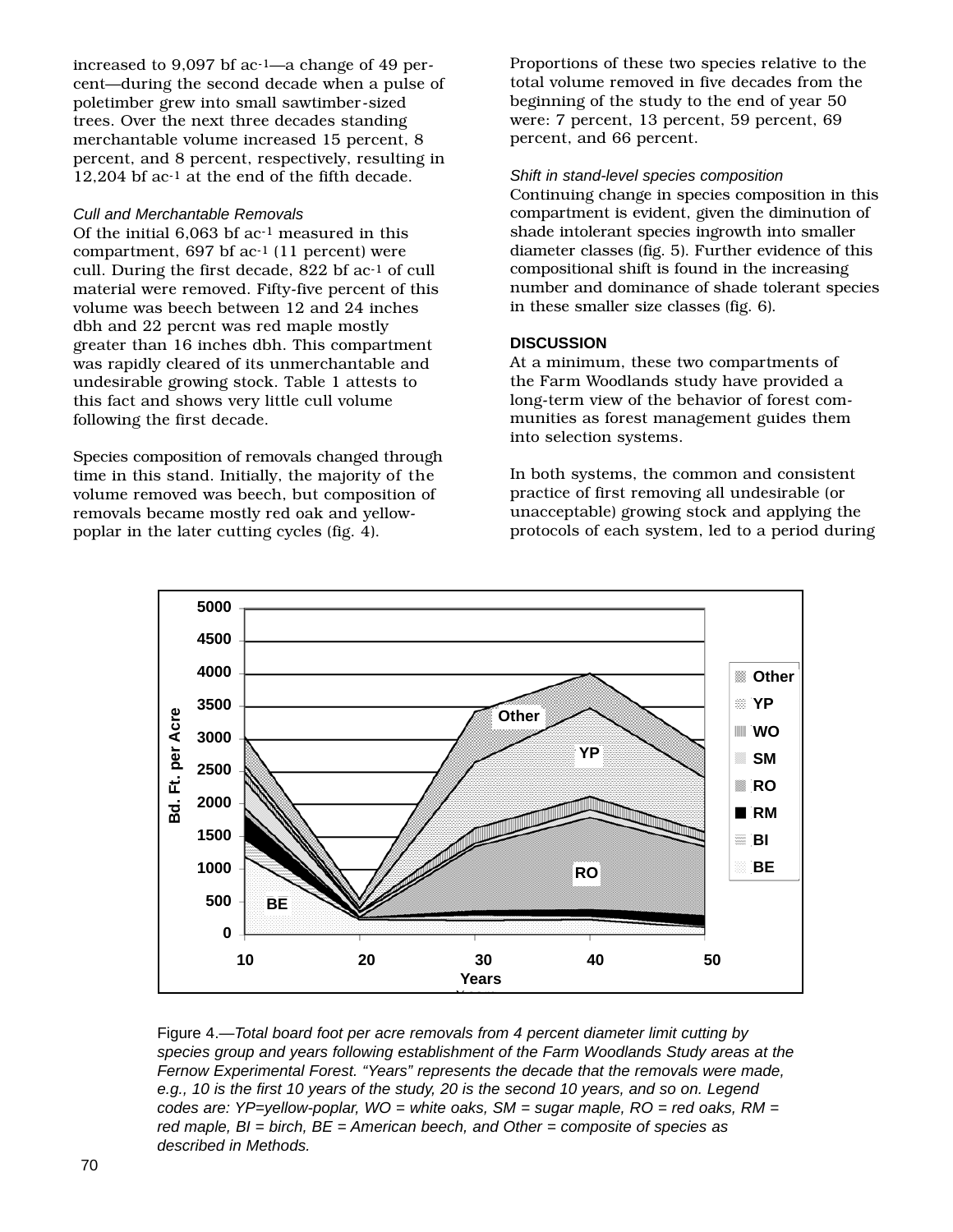

Figure 5.—Volume distribution (International  $1/4$ -inch rule) in 4 percent diameter limit cutting, highlighting red oak, white oak, and yellow-poplar by years following establishment of the Farm Woodlots Demonstration at the Fernow Experimental Forest near Parsons, West Virginia. Legend codes are: YP = yellow-poplar, WO = white oaks, RO = red oaks, and Other = composite of species as described in Methods.



Figure 6.—Frequency distribution (trees per acre) in 4 percent diameter limit cutting, highlighting shade tolerant species, by years following establishment of the Farm Woodlots Demonstration at the Fernow Experimental Forest near Parsons, West Virginia. Legend codes are:  $SM = sugar$  maple,  $RM = red$  maple,  $BE = American$  beech, and Other = composite of species as described in Methods.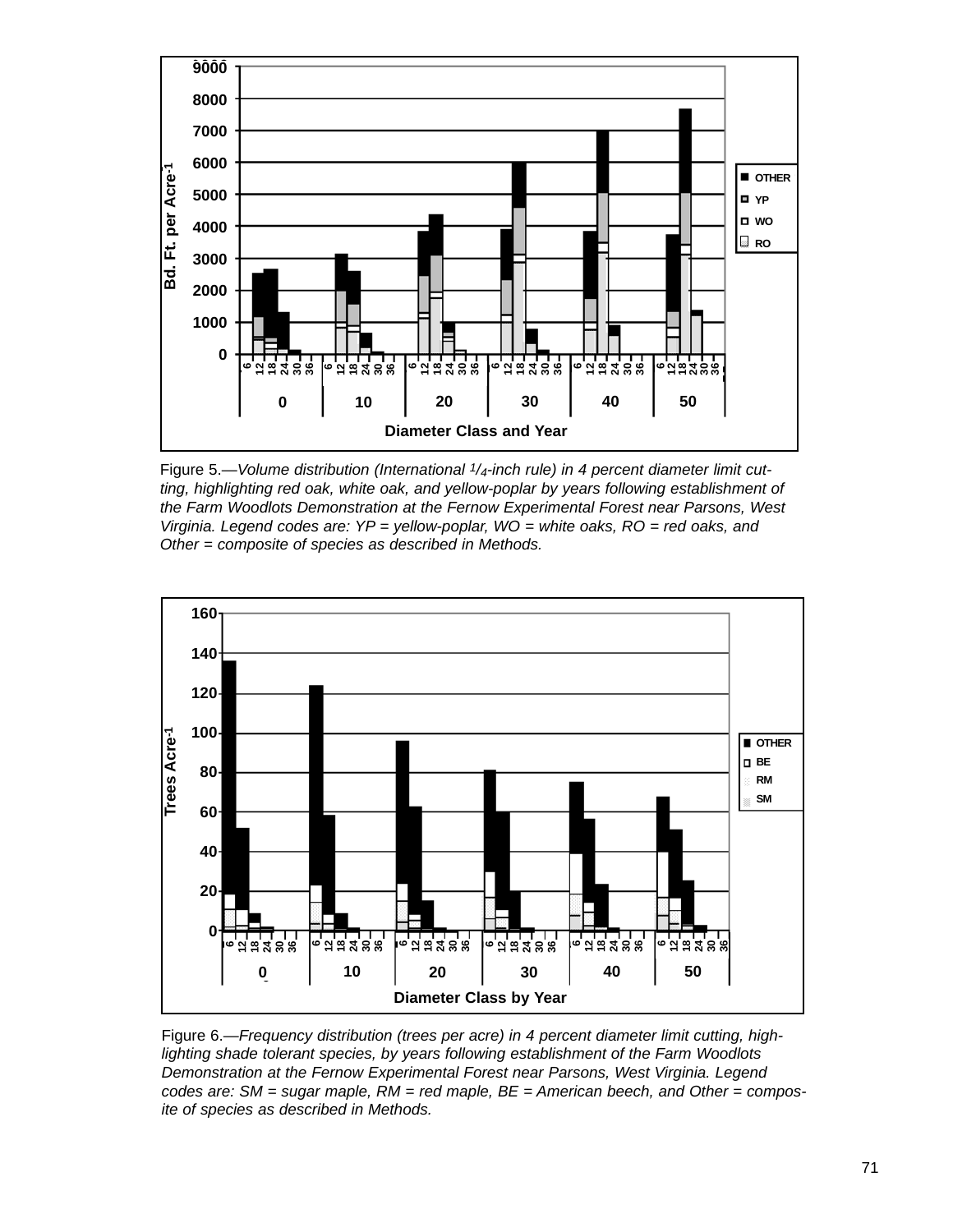the second decade where removals were at a minimum (figs. 1 and 4). This period of decreased removals was less pronounced in the single-tree selection system where higher initial volumes provided the opportunity to remove merchantable material without sacrificing stand structure goals.

Both silvicultural systems have produced remarkably similar volumes through the second half of the 20th century. As mentioned earlier, total removals were virtually identical and averaged only 2 bf ac-1 decade-1 difference between the two units (2,567 bf ac-1 decade-1 removed in Compartment 13 and 2,565 bf ac-1 decade-1 removed from Compartment 21). Average gross and net productivity also have similarly close values (table 2). Interestingly, while the 4 percent diameter limit cutting started with just over 3,800 bf ac-1 less standing merchantable volume than that initially in the single-tree selection system, by the end of 50 years—and with nearly equal removals over the period—the gap between standing merchantable volumes had narrowed to a difference of about 2,800 bf ac-1. Indeed, over this period the net periodic annual increment (PAI) in the 4 percent diameter limit averaged 394 bf ac-1 yr-1, nearly a 6 percent higher PAI than that of the single-tree selection system.

When considering the similarities in productivity and species composition that both systems have produced, the greater complexities of stand management using single-tree selection guidelines hardly seem justified. Miller and Smith (1993) provide additional suggestions for using the flexible diameter-limit approach and recommend it as a practical alternative to single-tree selection based on other long-term studies. Moreover, small private woodland owners are unlikely to have the skills to apply a single-tree selection system, but may be able to employ many of the ideas of the flexible diameter limit system.

What might these systems have produced if left unmanaged? A rough comparison can be made to a nearby compartment that serves as an unmanaged reference stand for the Fernow Experimental Forest. Watershed 4B (WS4B) (13 acres) has been measured five times in the last 48 years using four, 100-percent cruises and one fixed radius plot sample. These data provide a mirror against which we can cautiously compare managed stands. Table 3 shows the yields achieved on the 13-acre reference area beginning in 1959 at approximately the same time as the year 10 inventories were made on the Farm Woodlands study. At the initial measurement in 1959, WS4 contained 9,325 bf ac-1 of merchantable sawtimber. At the comparable

Table 2.—Growth and yield values from two selection systems of the Farm Woodlot Study Compartments located on the Fernow Experimental Forest near Parsons, West Virginia. Both gross and net increments express compartment growth including ingrowth. Gross increment treats cull volumes cut during harvesting operations as mortality.

|                                  | Years    |                                     |        |        |        |        |             |  |
|----------------------------------|----------|-------------------------------------|--------|--------|--------|--------|-------------|--|
| <b>Growth Parameter</b>          | $\bf{0}$ | 10                                  | 20     | 30     | 40     | 50     | <b>Mean</b> |  |
|                                  |          |                                     |        |        |        |        |             |  |
|                                  |          | <b>Single-tree selection system</b> |        |        |        |        |             |  |
| Yield                            | 9,240    | 13.542                              | 16.871 | 20,646 | 24,431 | 27,849 |             |  |
| Gross Increment                  |          | 5,551                               | 3,428  | 3,811  | 3,790  | 3,418  |             |  |
| Gross PAI                        |          | 555                                 | 343    | 381    | 379    | 342    | 400         |  |
| $\Delta$ GPAI                    |          |                                     | $-38%$ | 11%    | $-1%$  | $-10%$ |             |  |
| Net Increment                    |          | 4,302                               | 3,329  | 3,775  | 3,785  | 3,418  |             |  |
| Net PAI                          |          | 430                                 | 333    | 378    | 379    | 342    | 372         |  |
| $\Delta$ NPAI                    |          |                                     | $-23%$ | 13%    | $0\%$  | $-10%$ |             |  |
| 4 percent diameter limit cutting |          |                                     |        |        |        |        |             |  |
| Yield                            | 5,366    | 8,312                               | 11,797 | 16,520 | 21,259 | 25,041 |             |  |
| <b>Gross Increment</b>           |          | 3,768                               | 3,525  | 4,756  | 4,815  | 3,804  |             |  |
| Gross PAI                        |          | 377                                 | 353    | 476    | 482    | 380    | 413         |  |
| $\Delta$ GPAI                    |          |                                     | -6%    | 35%    | $1\%$  | $-21%$ |             |  |
| Net Increment                    |          | 2,946                               | 3,485  | 4,723  | 4,739  | 3,782  |             |  |
| Net PAI                          |          | 295                                 | 349    | 472    | 474    | 378    | 394         |  |
| $\Delta$ NPAI                    |          |                                     | 18%    | 36%    | 0%     | $-20%$ |             |  |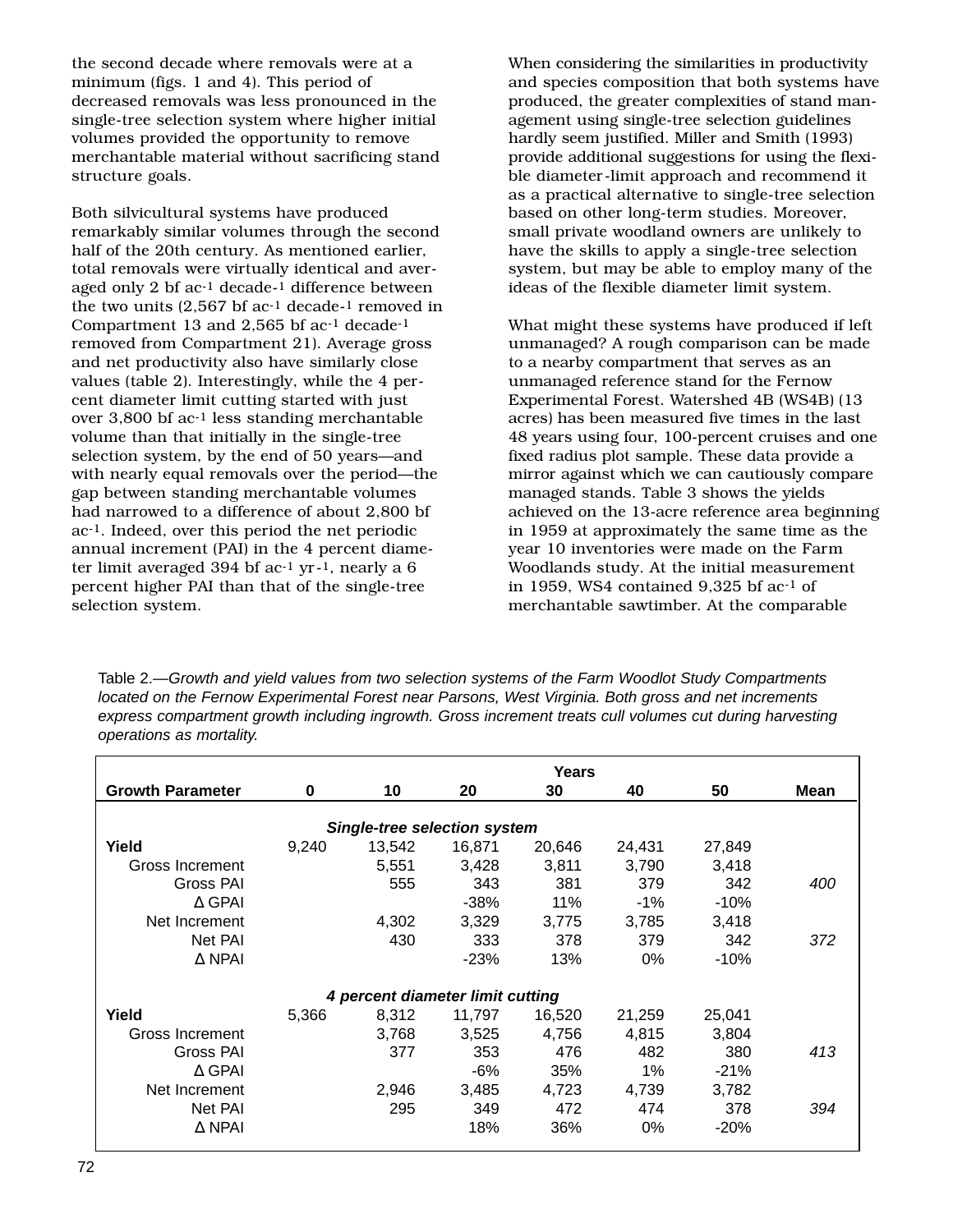measurement, the single-tree selection system had 10,051 bf ac-1 and the 4 percent diameter limit had 6,108 bf ac-1, or 726 bf ac-1 more and 3,217 bf ac-1 less than WS4B, respectively.

At its final measurement, which occurred in 2001, WS4 contained 20.677 bf  $ac<sup>-1</sup>$  in merchantable volume and 2,789 bf ac-1 in dead sawtimber volume. Even if the assumption that the dead material was still recoverable, its yield at that time would be 23,466 bf ac-1. In both of the managed systems in this study, yield exceeded that of WS4B by 4,383 bf ac-1 in the single-tree selection system and by 1,575 bf ac-1 in the 4 percent diameter limit.

## **CONCLUSIONS**

Given the initial structure, composition, and silvicultural regimes applied to these compartments, species composition shifts have occurred over the study period. Yellow-poplar and red oak, once existing among larger maples and beech, now dominate the site in the larger size classes. The compositional shift will continue as the larger yellow-poplar and oaks are harvested and replaced by more shade tolerant maples and beech that are now dominating the poletimber-size classes. This shift will likely occur more quickly in the 4 percent diameter limit system because the oaks and yellow-poplar can be cultured throughout the size distribution in the single-tree selection system to a maximum of 32 inches dbh.

The silvicultural activities that aimed to bring these compartments under management aggressively eliminated cull trees from the stands. This consequently served to maximize merchantable volume production on the crop

trees, evidenced by very little or no cull volumes in the later remeasurements and harvest data. Under these management scenarios, stand transition from states of unspecified management to uneven-aged silvicultural systems, the volume of removals in both compartments was relatively high in the first decade and had the lowest levels in the second decade. This is related to ridding the stand of undesirable trees during the first decade of management and then allowing the stands to accumulate growing stock during the second decade of management. This general pattern can be expected when applying these partial cutting practices to previously unmanaged and exploited forest stands.

The flexible diameter system is a practical alternative to the complexities of single-tree selection. When applied appropriately, similar outcomes in productivity and species composition can be expected.

Both systems evaluated here lead to dominance of shade tolerant species. In our case, sugar maple provides a valuable shade tolerant commercial species. However, relative values of red maple and beech are much less and landowners should be aware of the potential of ultimately changing periodic revenues even while periodic productivity may not be drastically altered. Moreover, American beech is suffering the effects of beech bark disease and is likely to be limited to predominantly understory status in many areas.

### **ACKNOWLEDGMENT**

During the past 50 years many individuals have played important roles in this case study. We especially want to acknowledge the pioneering

Table 3.—Sawtimber volumes from unmanaged (control) Watershed 4 at the Fernow Experimental Forest near Parsons, West Virginia. Dates of remeasurement roughly correspond to 10, 20, 30, 40, and 50 year remeasurements of the Farm Woodlands Study established in nearby compartments. Volumes are expressed as board feet (International 1/4-inch rule) per acre. Yield assumes dead material is merchantable.

|                              |       | Year of measurement |        |        |        |
|------------------------------|-------|---------------------|--------|--------|--------|
|                              | 1959  | 1972                | 1984   | 1994‡  | 2001   |
| Years in interval<br>Volumes |       | 14                  | 11     | 10     | 7      |
| Merchantable                 | 9,325 | 13,149              | 16,942 | 21,351 | 20,677 |
| Dead                         |       | 369                 | 1,202  | 2,629  | 2,789  |
| Cull                         | 490   | 698                 | 325    |        |        |
| Yield                        | 9,325 | 13,518              | 18.144 | 23,980 | 23,466 |
| Percent Dead and cull        | 5%    | 8%                  | 8%     | 11%    | 12%    |